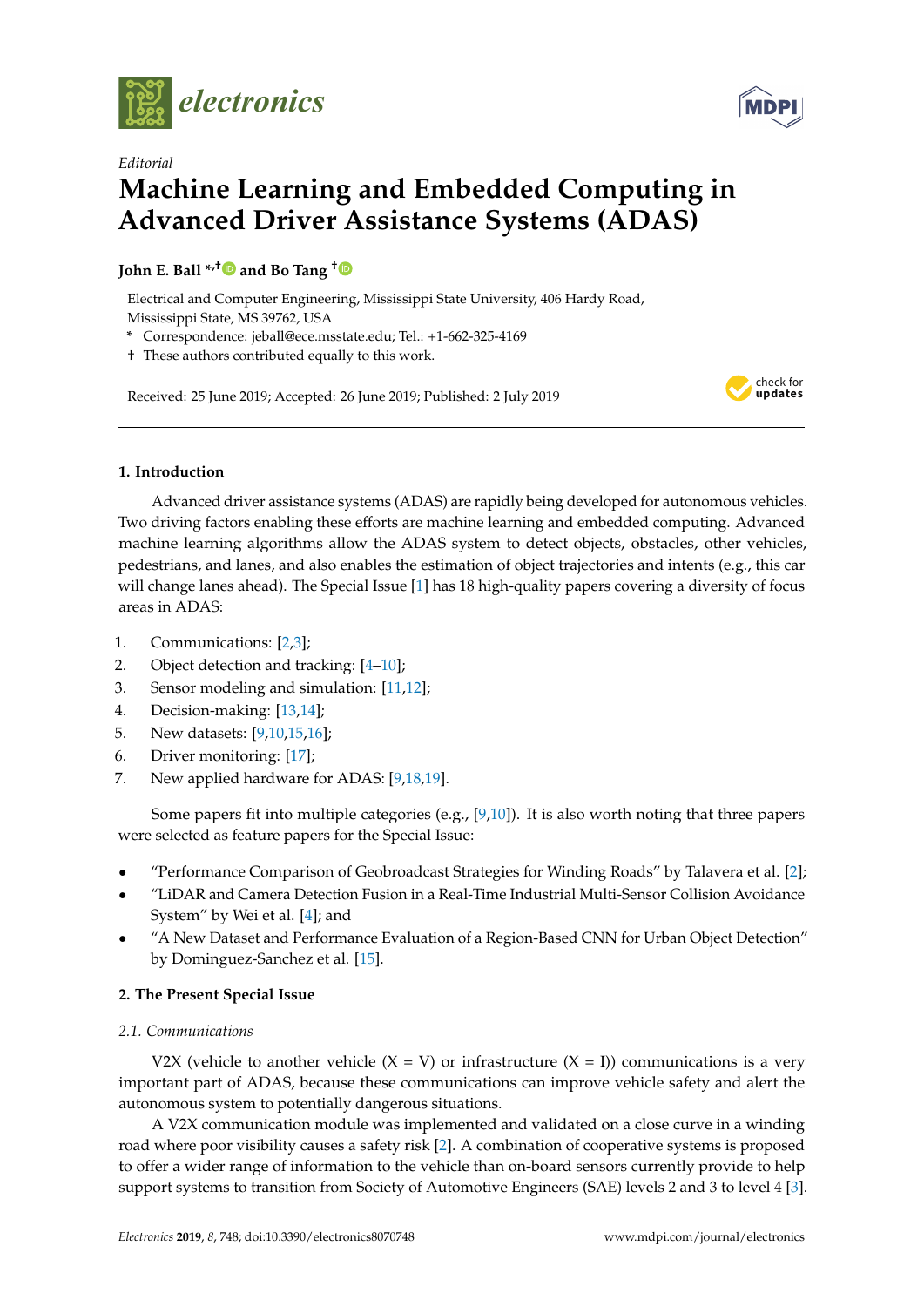## <span id="page-1-0"></span>*2.2. Object Detection and Tracking*

Object tracking is a critical component in ADAS applications. Objects must be detected and tracked for obstacle avoidance, collision detection, and path planning, to name a few.

A kernel-based multiple instance learning (MIL) tracker was developed that is computationally fast and robust to partial occlusions, pose variations, and illumination changes [\[5\]](#page-3-13). To help combat partial object occlusions, a tracking-by-detection framework which uses multiple discriminative correlation filters called discriminative correlation filter bank (DCFB), corresponding to different target sub-regions and global region patches to combine and optimize the final correlation output in the frequency domain, is shown to produce good results compared to state-of-the-art trackers [\[6\]](#page-3-14).

Object detection is also a critical component. A LiDAR's 3D point cloud was categorized into drivable and non-drivable regions, and an expectation-maximization method was utilized to detect parallel lines and update the 3D line parameters in real time, which allowed the generation of accurate lane-level maps of two complex urban routes [\[7\]](#page-3-15). To improve multi-object detection, a detection framework denoted adaptive perceive-single shot multi-box detector (AP-SSD) is proposed, where custom multi-shape Gabor filters to improve low-level object detection, bottleneck-long short term memory (LSTM) is used to to refine and propagate the feature mapping between frames, and a dynamic region amplification network framework all work together to achieve better detection results when small objects, multiple objects, cluttered background, and large-area occlusions are present in the scenery [\[8\]](#page-3-16). To improve the quality and lower the cost of blind spot detection, a camera-based deep learning method is proposed using a lightweight and computationally efficient neural network. Camera-based methods will be much more cost-effective than using a dedicated radar in this application. In addition, a dataset with more than 10,000 labeled images was generated using a blind spot view camera mounted on a test vehicle [\[9\]](#page-3-7).

Sensor fusion is a third important area in ADAS units because sensors have different strengths and most experts agree that fusion is required to achieve the best performance. Camera and LiDAR fusion were utilized to make object detection more robust in [\[4\]](#page-3-1).

#### *2.3. Sensor Modeling and Simulation*

Many modern machine learning algorithms require significant amounts of training data, which may not be available or may be too expensive and time-consuming to collect.

To aid in LiDAR-based algorithm development, a real-time physics-based LiDAR simulator for densely vegetated environments including an improved statistical model for the range distribution of LiDAR returns in grass was developed and validated [\[11\]](#page-3-3). A mathematical model was developed for the performance degradation of LiDAR as a function of rain rate. This model was used to quantitatively evaluate how rain influences a LiDAR-based obstacle-detection system [\[12\]](#page-3-4).

#### *2.4. Decision-Making*

Decision systems in ADAS are complicated. They require information analyzed from sensor data, proprioceptive data from the vehicle, and data from other sources (e.g., V2X communications).

To investigate crash severity prediction in emergency decisions, several support vector machine (SVM)-based decision models were analyzed to estimate crash severity prediction involving braking, turning, and braking plus turning actions [\[14\]](#page-3-6). Ethical and legal issues in decision systems were analyzed by using a T-S fuzzy neural network that was developed incorporating ethical and legal factors into the driving decision-making model under emergency situations evoked by red-light-running behaviors [\[13\]](#page-3-5).

#### *2.5. New Datasets*

A critical aspect of developing and testing deep learning systems is the availability of high-quality datasets for algorithm training and testing.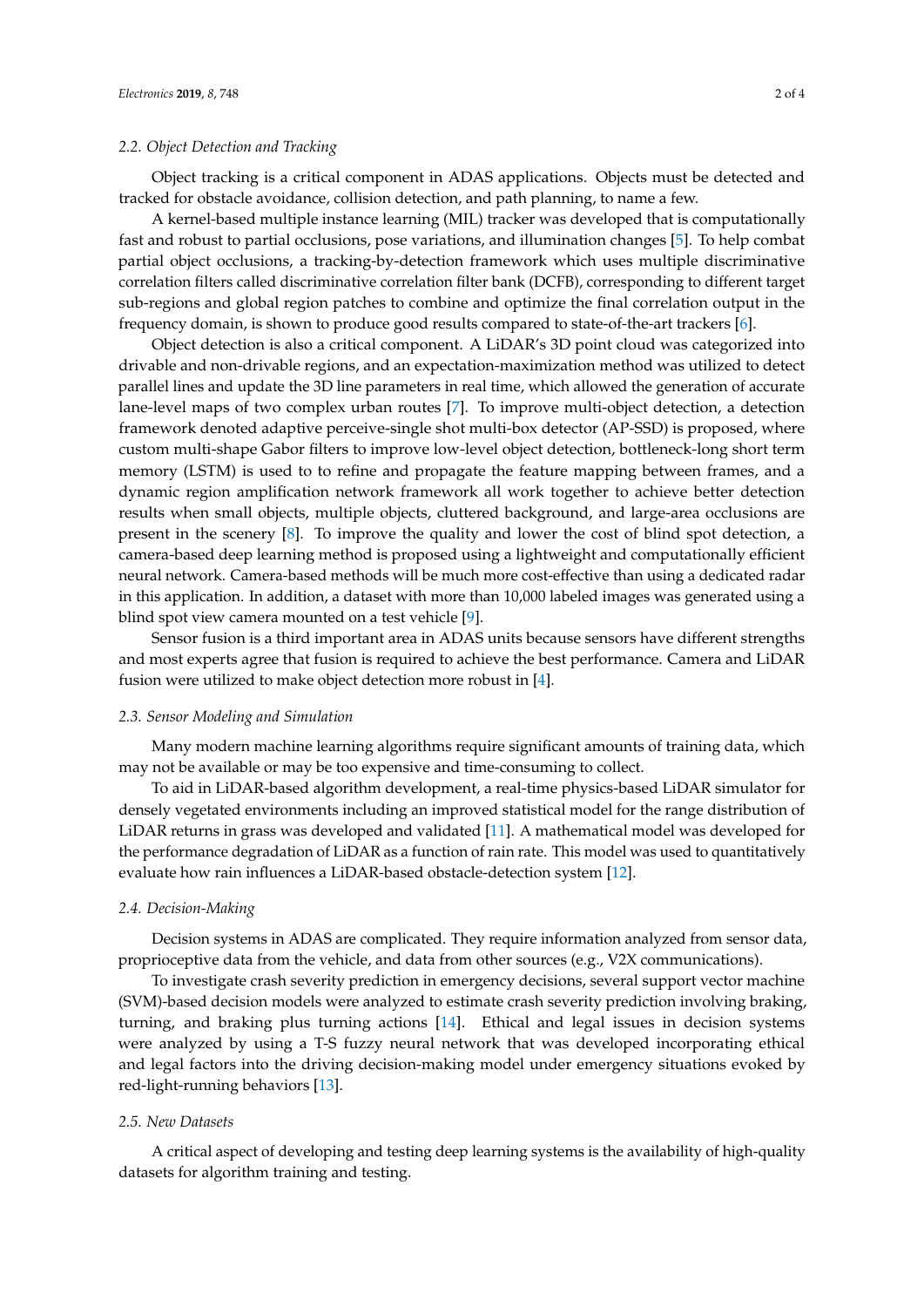A new dataset which includes all of the essential urban objects was collected, including weakly annotated data for training and testing weakly supervised learning techniques. Furthermore, a faster region-based convolutional neural networks (R-CNN) was evaluated using this dataset and a new R-CNN plus tracking technique to accelerate the process of real-time urban object detection was developed and evaluated [\[15\]](#page-3-8). A blind spot detection dataset is introduced in [\[9\]](#page-3-7). Refer to Section [2.2](#page-1-0) for more information, as this paper belongs in both categories. A new benchmark dataset named Pano-RSOD was created for 360◦ panoramic road scene object detection. The dataset contains vehicles, pedestrians, traffic signs and guiding arrows, small objects, and imagery from diverse road scenes. Furthermore, the usefulness of the dataset was demonstrated by training state-of-the-art deep-learning algorithms for object detection in panoramic imagery [\[16\]](#page-3-9).

## *2.6. Driver Monitoring*

As ADAS levels are not yet at full autonomy (level 5), driver monitoring is critical to safety.

To investigate robust and distinguishable patterns of heart rate variability, wearable electrocardiogram (ECG) or photoplethysmogram (PPG) sensors were utilized to generate recurrence plots, which were then analyzed by a CNN to detect drowsy drivers. The proposed method showed significant improvement over conventional models [\[17\]](#page-3-10).

## *2.7. New Applied Hardware for ADAS*

An algorithm based on the mathematical *p*-norm was developed which improved both the traction power and the trajectory smoothness of joystick-controlled two-wheeled vehicles, such as tanks and wheelchairs [\[18\]](#page-3-11).

To address challenges and issues in the challenging area of torque vectoring on multi-electricmotor vehicles for enhanced vehicle dynamics, a neural network is proposed for batch predictions for real-time optimization on a parallel embedded platform with a GPU and an FPGA. This work will help others who are conducting research in this technical area [\[19\]](#page-3-12).

## **3. Concluding Remarks**

The Guest Editors were pleased with the quality and breadth of the accepted papers. We were also delighted to have three papers with high-quality and very useful new datasets [\[9,](#page-3-7)[15,](#page-3-8)[16\]](#page-3-9). Looking to the future, we believe all research works enclosed in this Special Issue will promote further study in the area of ADAS.

**Author Contributions:** The authors worked together and contributed equally during the editorial process of this Special Issue.

**Funding:** This research received no external funding.

**Acknowledgments:** The Guest Editors thank all of the authors for their excellent contributions to this Special Issue. We also thank the reviewers for their dedication and suggestions to improve each of the papers. We finally thank the Editorial Board of MDPI's *Electronics* for allowing us to be Guest Editors for this Special Issue, and to the *Electronics* Editorial Office for their guidance, dedication, and support.

**Conflicts of Interest:** The authors declare no conflict of interest.

## **References**

- <span id="page-2-0"></span>1. Electronics Special Issue: Machine Learning and Embedded Computing in Advanced Driver Assistance Systems (ADAS), 2019. Available online: [https://www.mdpi.com/journal/electronics/special\\_issues/ML\\_](https://www.mdpi.com/journal/electronics/special_issues/ML_EmbeddedComputing_ADAS) [EmbeddedComputing\\_ADAS](https://www.mdpi.com/journal/electronics/special_issues/ML_EmbeddedComputing_ADAS) (accessed on 25 June 2019).
- <span id="page-2-1"></span>2. Talavera, E.; Anaya, J.J.; Gómez, O.; Jiménez, F.; Naranjo, J.E. Performance Comparison of Geobroadcast Strategies for Winding Roads. *Electronics* **2018**, *7*, 32. [\[CrossRef\]](http://dx.doi.org/10.3390/electronics7030032)